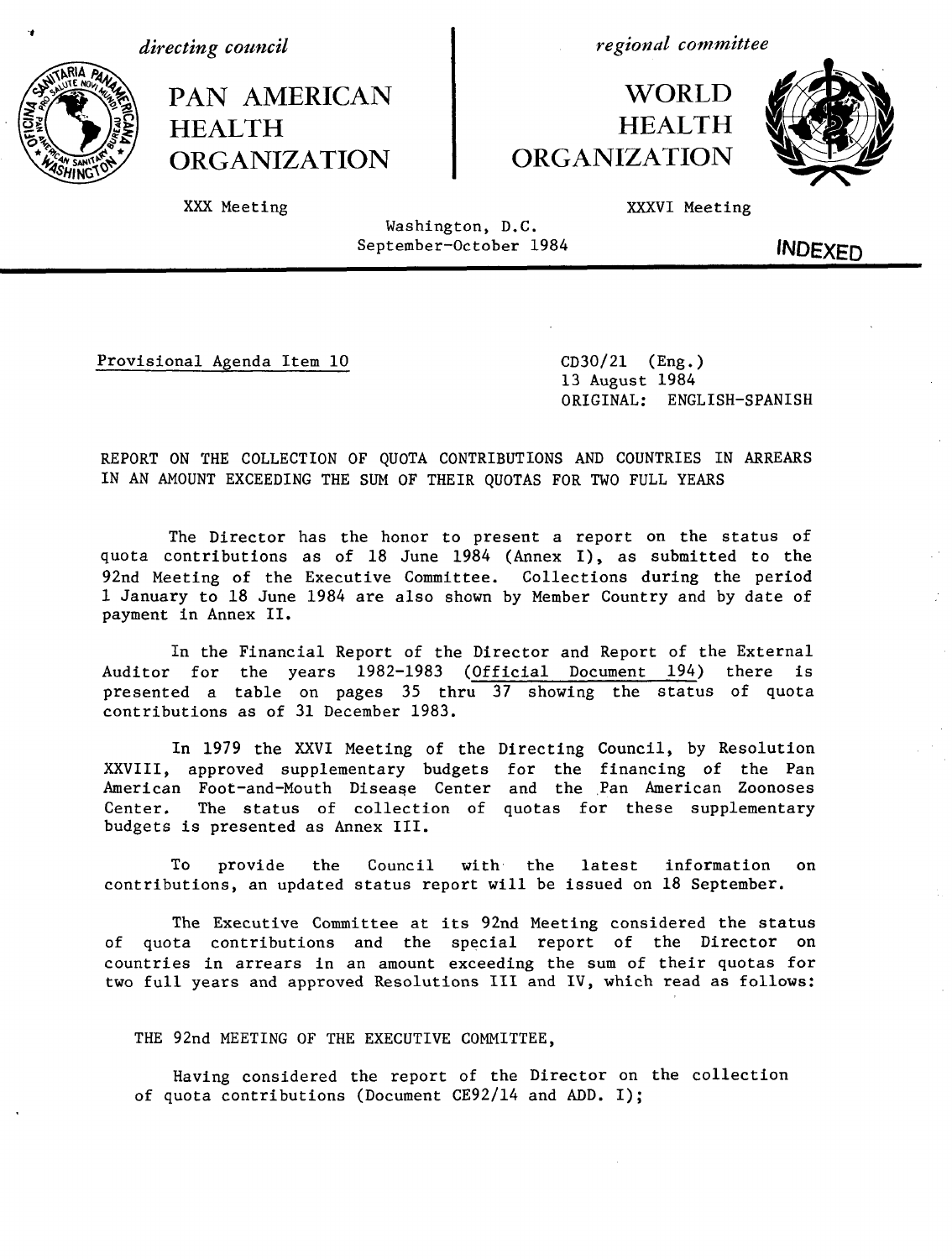CD30/21 (Eng.) Page 2

Noting that there are significant arrears in the payment of the contributions to an extent that some countries could be subject to the application of Article 6.B of the Constitution; and

Considering the importance of prompt and full payment of quota contributions to assure the financing of the authorized program and budget and to maintain the Organization in a sound financial position,

## RESOLVES:

1. To take note of the report of the Director on the collection of quota contributions (Document CE92/14 and ADD. I).

2. To thank the Governments that have already made payments for 1984, and to urge the other Governments to pay their outstanding quota contributions as early as possible, so that the work of the Organization can continue and the financial burden of its program can be spread fairly among all Members.

3. To request the Director to continue to inform the Governments of any balances due and to report to the XXX Meeting of the Directing Council on the status of the collection of quota contributions.

#### TIlE 92nd MEETING OF THE EXECUTIVE COMMITTEE,

Having considered the special report of the Director on Members in arrears in the payment of their contributions to the extent that they are subject to the application of Article 6.B of the Constitution of the Pan American Health Organization;

Noting the report of the Working Party appointed by the XXIX Meeting of the Directing Council to review the application of Article 6.B of the PAHO Constitution, relating to the suspension of voting privileges of Member Governments that fail to meet their financial obligations;

Noting that Resolution XI of the XXIX Meeting of the Directing Council instructed the 92nd Meeting of the Executive Committee to conduct a review of the situation of the countries in arrears in an amount exceeding the sum of their quota contributions for two full years, and to report their findings and recommendations to the XXX Meeting of the Directing Council;

Taking into consideration the concern voiced by the members of the Executive Committee at its 92nd Meeting; and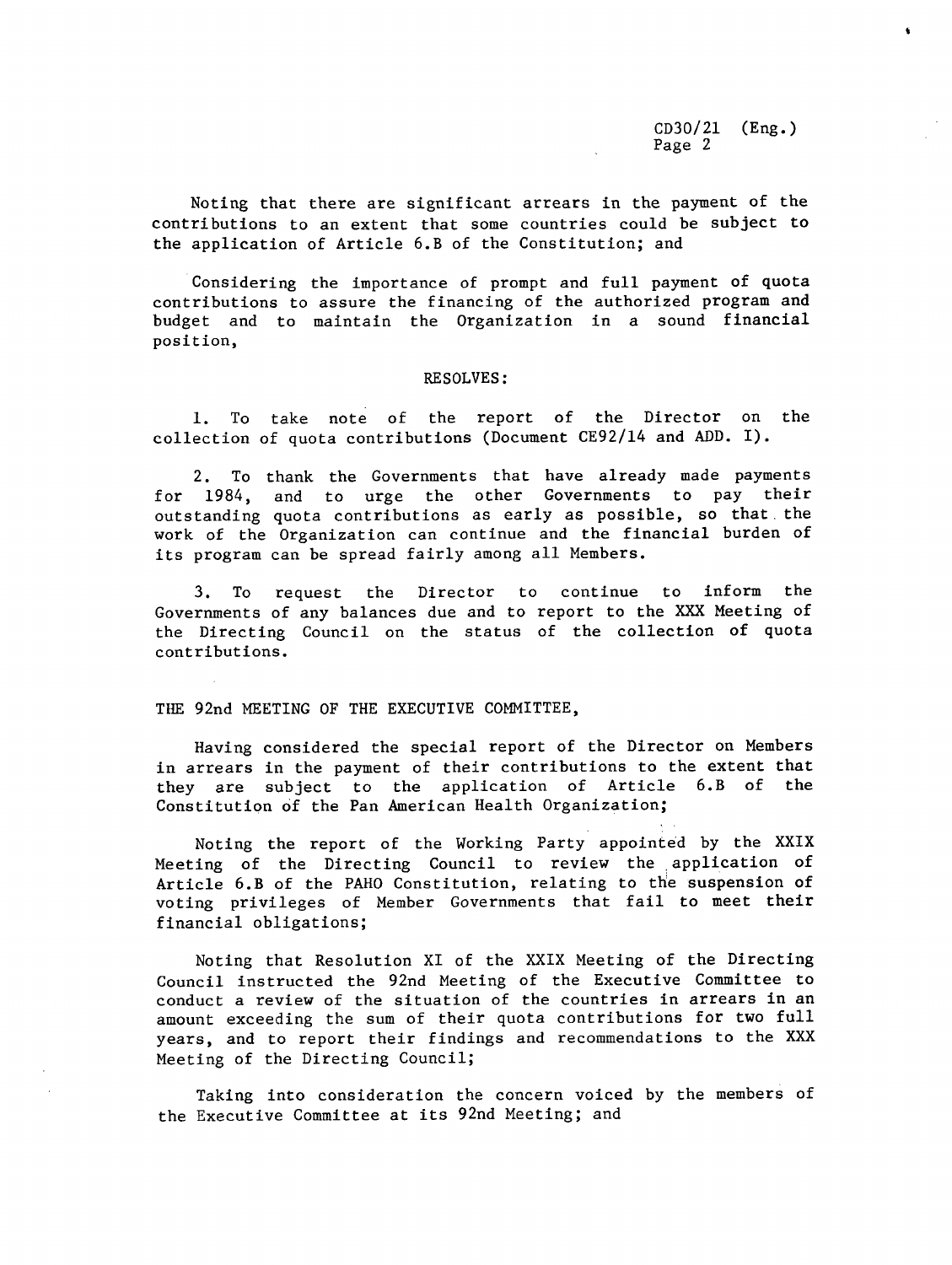Noting that implementation of deferred payment plans approved by the Governing Bodies for the payment of arrears in quota contributions has only been partially effective in securing payment,

### RESOLVES:

1. To request the Director:

- a) To explore alternative means for securing the payment by Member Countries whose arrears of quota contributions prior to 31 December 1983 could make them subject to the application of Article 6.B;
- b) To present to the XXX Meeting of the Directing Council a plan of action discussed with those Member Countries in arrears.

2. To request the Member Countries in arrears to cooperate with the Director in developing plans of action to resolve their problems of arrears and to avoid the invocation of Article 6.B of the Constitution.

- 3. To recommend to the XXX Meeting of the Directing Council:
	- a) That, as a matter of policy, the mechanism of deferred payment plans not normally be utilized as the means to recover outstanding quota contributions in the future;
	- b) That, if progress has not been made by the Director to secure the active cooperation of Member Countries over two years in arrears by the time of the XXX Meeting of the Directing Council, Article 6.B of the Constitution be invoked.  $\sim$

Annexes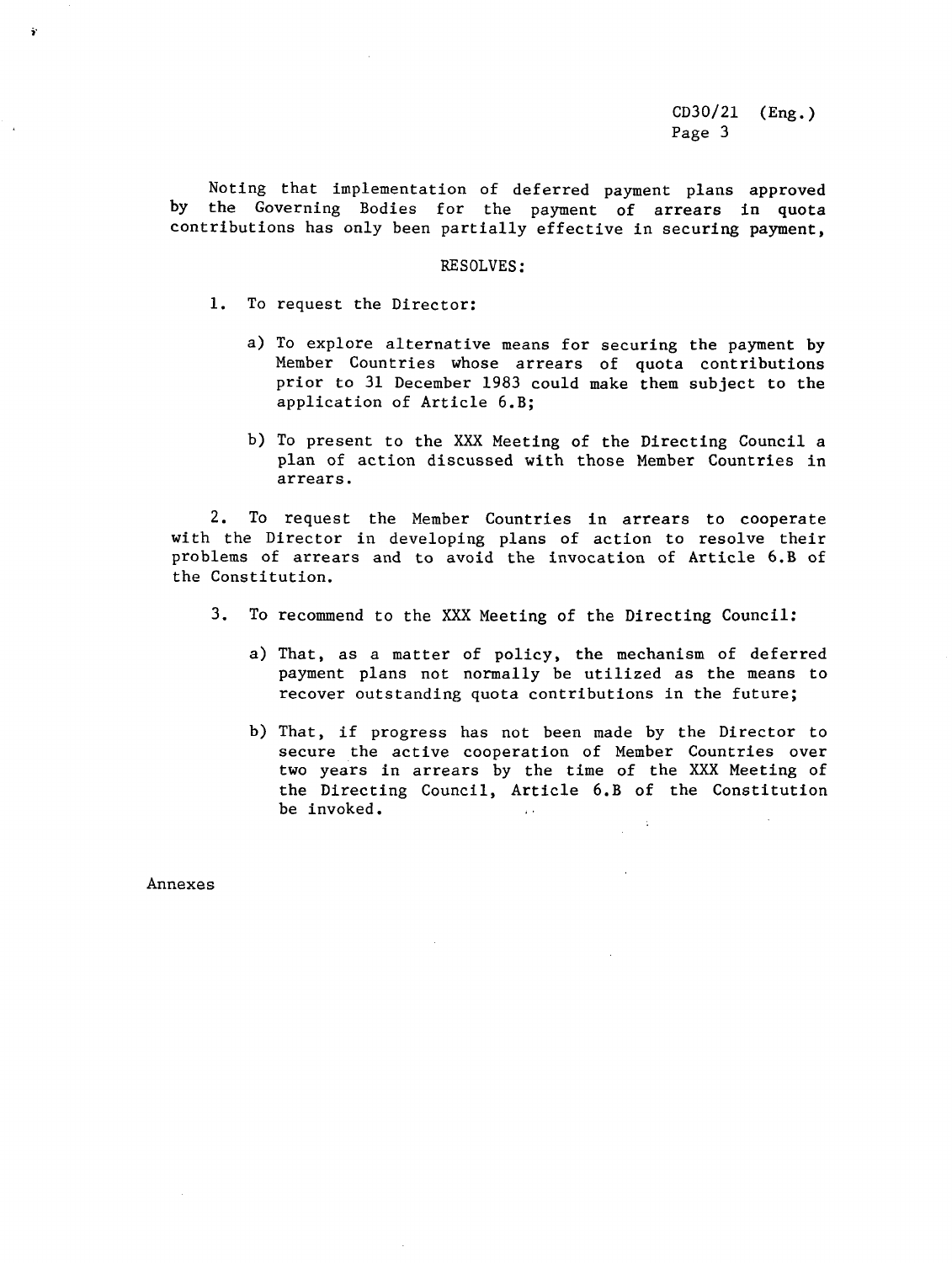### PAN AMERICAN HEALTH ORGANIZATION STATEMENT OF QUOTA CONTRIBUTIONS DUE FROM MEMBER GOVERNMENTS 1984 BUDGET AND PRIOR YEARS AS AT 18 JUNE 1984 (expressed in U.S. dollars)

| MEMBER GOVERNMENTS  |      |           |            |            |                |              |               | <b>COLLECTED</b> | <b>BALANCE</b>  |
|---------------------|------|-----------|------------|------------|----------------|--------------|---------------|------------------|-----------------|
| AND PARTICIPANTS    |      | 1979      | 1980       | 1981       | 1982           | 1983         | 1984          | IN 1984          | <b>DUE</b>      |
|                     |      |           |            |            |                |              |               |                  |                 |
| ANTIGUA AND BARBUDA |      |           |            |            |                | 8,202.50     | 9,916.00      | 8,202.50         | 9,916.00        |
| <b>ARGENTINA</b>    |      |           |            |            |                | 3,067,577.50 | 3,440,817.00  | 606,757.70       | 5,901,636.80    |
| <b>BAHAMAS</b>      |      |           |            |            |                |              | 29,748.00     | 729,748.00       | 0.00            |
| <b>BARBADOS</b>     |      |           |            |            |                |              | 34,705.50     | 34,705.50        | 0.00            |
| <b>BELIZE</b>       |      |           |            |            |                |              | 19,832.00     |                  | 19,832.00       |
| <b>BOLIVIA</b>      |      |           |            |            | 20,875.19      | 73,819.00    | 84,285.00     |                  | 178,979.19      |
| <b>BRAZIL</b>       |      |           |            |            |                | 3,842,674.00 | 4,308,459.00  |                  | 8,151,133.00    |
| <b>CANADA</b>       |      |           |            |            |                |              | 3,238,691.50  | 3,238,691.50     | 0.00            |
| <b>CHTLE</b>        |      |           |            |            |                |              | 376,804,50    | 260,000.00       | 116,804.50      |
| COLOMBIA            |      |           |            |            |                |              | 459,881.50    | 2,838.58         | 457,042.92      |
| COSTA RICA          |      |           |            |            | 71,969.90      | 73,819.00    | 84,285.00     | 25,902.04        | 204, 171.86     |
| <b>CUBA</b>         |      |           |            |            | 68,812.73      | 479,822.00   | 540,416.50    | 527,170.10       | 561,881.13      |
| DOMINICA            |      |           |            |            |                |              | 9,916.00      | 9,916.00         | 0.00            |
| DOMINICAN REPUBLIC* |      | 6,731.90  | 61,210.00  | 61,210.00  | 73,819.00      | 73,819.00    | 84,285.00     | 6,731.90         | 354, 343.00     |
| <b>ECUADOR</b>      |      |           |            |            |                |              | 84,285.00     | 8,061.97         | 76,223.03       |
| EL SALVADOR         |      |           |            |            | 73,819.00      | 73,819.00    | 84,285.00     |                  | 231,923.00      |
| <b>FRANCE</b>       |      |           |            |            |                |              | 84,285.00     | 84,285.00        | 0.00            |
| <b>GRENADA</b>      |      |           |            |            |                | 6,783.00     | 14,873.50     |                  | 21,656.50       |
| <b>GUATEMALA</b>    |      |           |            |            |                |              | 84,285.00     | <b></b>          | 84,285.00       |
|                     |      |           |            |            |                |              |               | 54,200.00        | 162,937.04      |
| <b>GUYANA</b>       |      |           |            |            | 59,033.04      | 73,819.00    | 84,285.00     | 15,000.00        | 357,552.74      |
| HAITI*              |      | 18,209.74 | 61,210.00  | 61,210.00  | 73,819.00      | 73,819.00    | 84,285.00     |                  | 0.00            |
| <b>HONDURAS</b>     |      |           |            |            |                |              | 84,285.00     | 84,285.00        |                 |
| <b>JAMAICA</b>      |      |           |            |            |                |              | 84,285.00     |                  | 84,285.00       |
| KINGDOM OF THE      |      |           |            |            |                |              |               |                  |                 |
| NETHERLANDS         |      |           |            |            |                |              | 29,748.00     | 29,748.00        | 0.00            |
| MEXICO              |      |           |            |            |                |              | 3,232,583.00  | 3,232,583.00     | 0.00            |
| <b>NICARAGUA</b>    |      |           |            | 61,210.00  | 73,819.00      | 73,819.00    | 84,285.00     |                  | 293,133.00      |
| PANAMA              |      |           |            |            |                |              | 84,285.00     |                  | 84,285.00       |
| PARAGUAY*           |      | 26,345.22 | 61,210.00  | 61,210.00  | 73,819.00      | 73,819.00    | 84,285.00     | 42,258.00        | 338,430.22      |
| PERU                |      |           |            |            | 110,728.00     | 221,456.00   | 247,898.00    | 110,728.00       | 469,354.00      |
| SAINT LUCIA         |      |           |            |            |                |              | 14,873.50     | 12,303.00        | 2,570.50        |
| ST. VINCENT AND THE |      |           |            |            |                |              |               |                  |                 |
| <b>GRENADINES</b>   |      |           |            |            |                |              | 9,916.00      | 9,916.00         | 0.00            |
| <b>SURINAME</b>     |      |           |            |            |                |              | 64,453.50     | 64,453.50        | 0.00            |
| TRINIDAD AND TOBAGO |      |           |            |            |                |              | 84,285.00     | 84,285.00        | 0.00            |
| UNITED KINGDOM      |      |           |            |            |                | 4,668.71     | 24,790.00     | 13,035.00        | 16,423.71       |
| UNITED STATES       |      |           |            |            |                |              | 33,087,276.00 | 16,543,638.00    | 16,543,638.00   |
| <b>URUGUAY</b>      |      |           |            |            |                |              | 168,570.50    |                  | 168,570.50      |
| <b>VENEZUELA</b>    |      |           |            |            | 520,601.83     | 1,493,874.00 | 1,668,955.50  |                  | 3,683,431.33    |
| TOTAL               | 0.00 | 51,286.86 | 183,630.00 | 244,840.00 | 1, 221, 115.69 | 9,715,609.71 | 52,297,400.00 | 25, 139, 443.29  | 38, 574, 438.97 |
|                     |      |           |            |            |                | Current year | 52,297,400.00 | 23,737,824.34    | 28,559,575.66   |
|                     |      |           |            |            |                | Prior years  | 11,416,482.26 | 1,401,618.95     | 10,014,863.31   |

TOTAL

63,713,882.26

 $25,139,443.29$ 

38,574,438.97

\* Denotes countries on deferred payment plan.

HH *H*

 $\mathbf{v}$ 

 $(\text{Eng.})$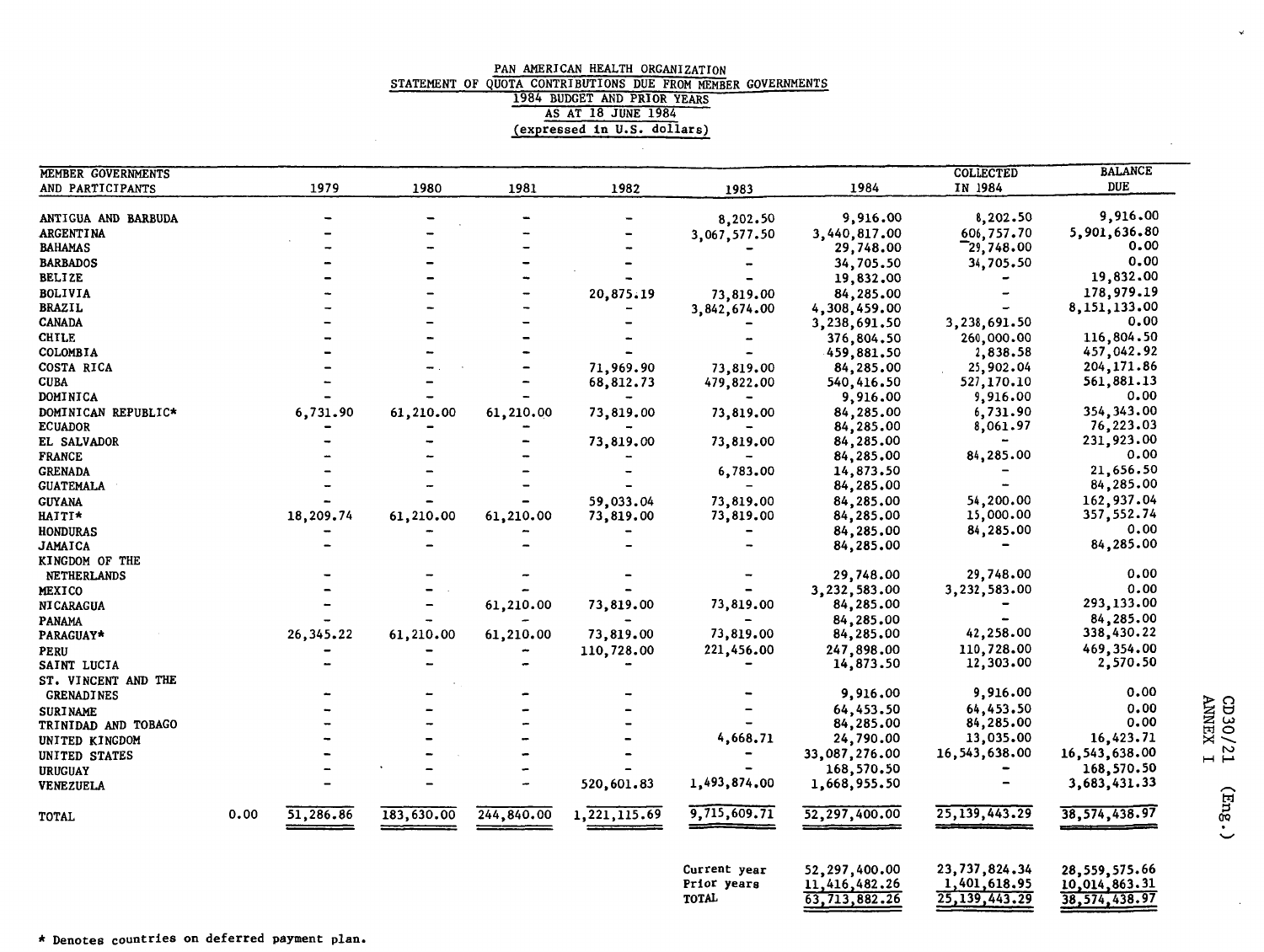## SCHEDULE OF QUOTA CONTRIBUTIONS RECEIVED DURING THE PERIOD 1 JANUARY TO 18 JUNE 1984 (expressed in US dollars)

 $\boldsymbol{\gamma}$ 

| Member Government and     | Contributions Received |                                  |                                        |  |  |  |
|---------------------------|------------------------|----------------------------------|----------------------------------------|--|--|--|
| Participating Governments | Date Received          | 1984 Quotas                      | Prior Years                            |  |  |  |
| Antigua and Barbuda       | 17 January             |                                  | 8,202.50                               |  |  |  |
| Argentina                 | 21 March<br>13 June    |                                  | 306,757.70<br>300,000.00<br>606,757.70 |  |  |  |
| <b>Bahamas</b>            | 30 April               | 29,748.00                        |                                        |  |  |  |
| Barbados                  | 6 June                 | 34,705.50                        |                                        |  |  |  |
| Belize                    |                        |                                  |                                        |  |  |  |
| Bolivia                   |                        |                                  |                                        |  |  |  |
| <b>Brazil</b>             |                        |                                  |                                        |  |  |  |
| Canada                    | 14 June                | 3,238,691.50                     |                                        |  |  |  |
| Chile                     | 12 June                | 260,000.00                       |                                        |  |  |  |
| Colombia                  | 1 January              | 2,838.58                         |                                        |  |  |  |
| Costa Rica                | 23 February<br>22 May  |                                  | 12,600.23<br>13,301.81<br>25,902.04    |  |  |  |
| Cuba                      | 1 June                 |                                  | 527,170.10                             |  |  |  |
| Dominica                  | 14 March               | 8,158.93<br>1,757.07<br>9,916.00 |                                        |  |  |  |
| Dominican Republic        | 9 March                |                                  | 6,731.90                               |  |  |  |
| Ecuador                   | 1 January              | 8,061.97                         |                                        |  |  |  |
| El Salvador               |                        |                                  |                                        |  |  |  |
| France                    | 16 April               | 84,285.00                        |                                        |  |  |  |
| Grenada                   |                        |                                  |                                        |  |  |  |
| Guatemala                 |                        |                                  |                                        |  |  |  |
| Guyana                    | 4 January<br>5 June    |                                  | 15,000.00<br>39,200.00<br>54,200.00    |  |  |  |
| Haiti                     | 24 February            |                                  | 15,000.00                              |  |  |  |
| Honduras                  | 1 January              | 84,285.00                        |                                        |  |  |  |
| Jamaica                   |                        |                                  |                                        |  |  |  |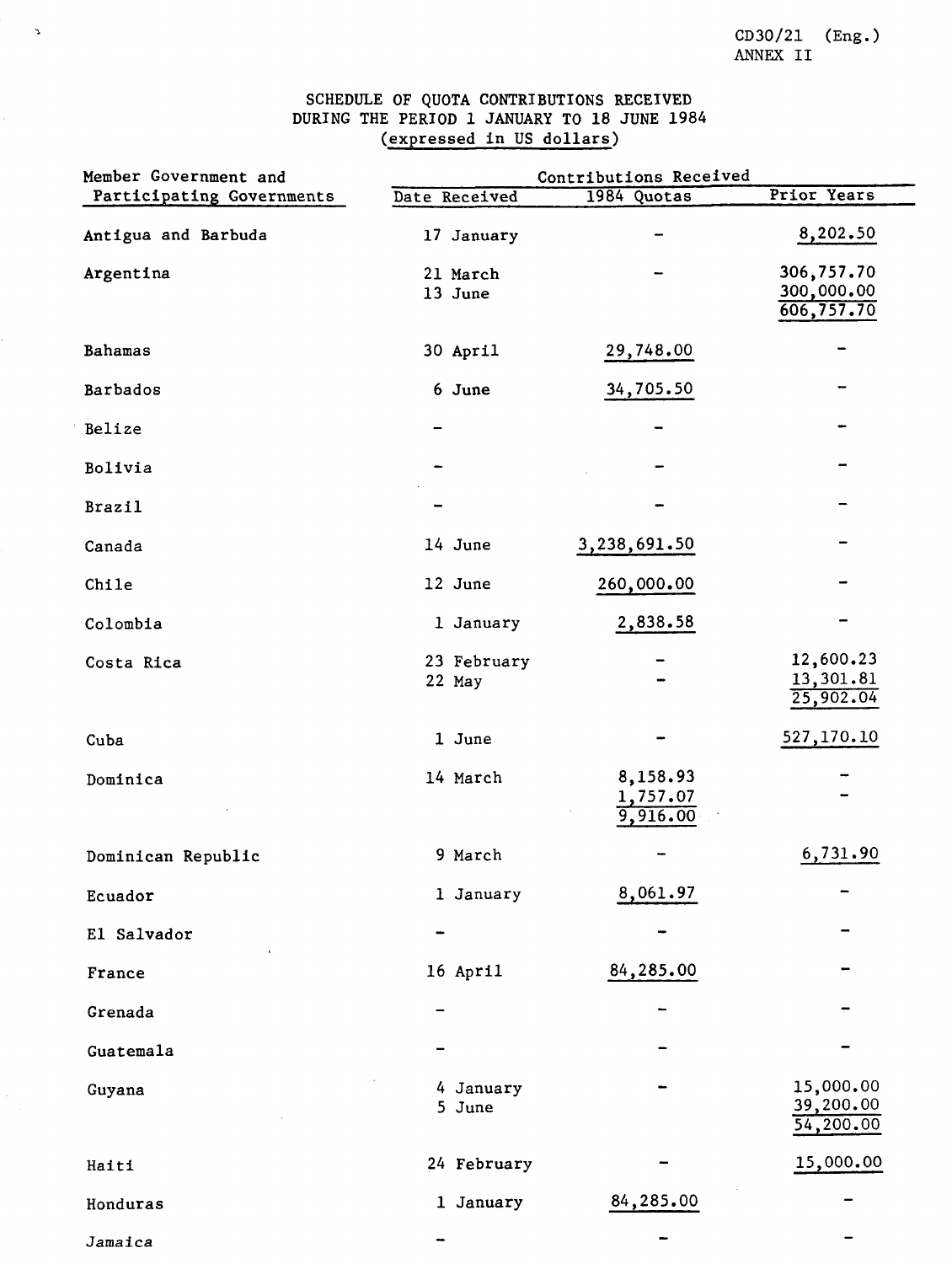CD30/21 (Eng.) ANNEX II Page 2

| Member Governments and            |                                                | Contributions Received                               |                                   |
|-----------------------------------|------------------------------------------------|------------------------------------------------------|-----------------------------------|
| Participating Governments         | Date Received                                  | 1984 Quotas                                          | Prior Years                       |
| Kingdom of the Netherlands        | 12 April                                       | 29,748.00                                            |                                   |
| Mexico                            | 17 May                                         | 3,232,583.00                                         |                                   |
| Nicaragua                         |                                                |                                                      |                                   |
| Panama                            |                                                |                                                      |                                   |
| Paraguay                          | 12 March                                       |                                                      | 42,258.00                         |
| Peru                              | 16 January                                     |                                                      | 110,728.00                        |
| Saint Lucia                       | 10 February                                    | 12,303.00                                            |                                   |
| St. Vincent and the<br>Grenadines | 24 April                                       | 9,916.00                                             |                                   |
| Suriname                          | 15 February                                    | 64,453.50                                            |                                   |
| Trinidad and Tobago               | 25 April                                       | 84,285.00                                            |                                   |
| United Kingdom                    | 24 February<br>24 February<br>1 March<br>9 May | 3,482.29<br>823.00<br>597.00<br>3,464.00<br>8,366.29 | 4,668.71<br>0.00<br>4,668.71      |
| United States                     | 15 February<br>25 April                        | 8,271,819.00<br>8,271,819.00<br>16,543,638.00        |                                   |
| Uruguay                           |                                                |                                                      |                                   |
| Venezuela                         |                                                | 0.00                                                 | 0.00                              |
| Total Contributions Received      |                                                | 23,737,824.34<br>=============                       | 1,401,618.95<br><b>EERSPREERS</b> |

1/ DEFERRED PAYMENT PLANS AS AT 18 JUNE 1984 (expressed in US dollars)

## Amount due under Plan

|                 | Current   | Installment | Total due<br>in 1984 | Received<br>in 1984 | Balance due<br>in 1984<br>under Plan |
|-----------------|-----------|-------------|----------------------|---------------------|--------------------------------------|
| DOMINICAN REP.  | 84,285.00 | 27,679.00   | 111,964.00           | 6,731.90            | 105,232.10                           |
| HAITI           | 84,285.00 | 14,413.00   | 98,698.00            | 15,000.00           | 83,698.00                            |
| <b>PARAGUAY</b> | 84,285.00 | 29,640.00   | 113,925.00           | 42,258.00           | 71,667.00                            |

 $1/$  The deferred payment plans consist of an installment on all arrears equal to the total of the current year's quota plus an agreed percent of the accumulated prior years' arrears.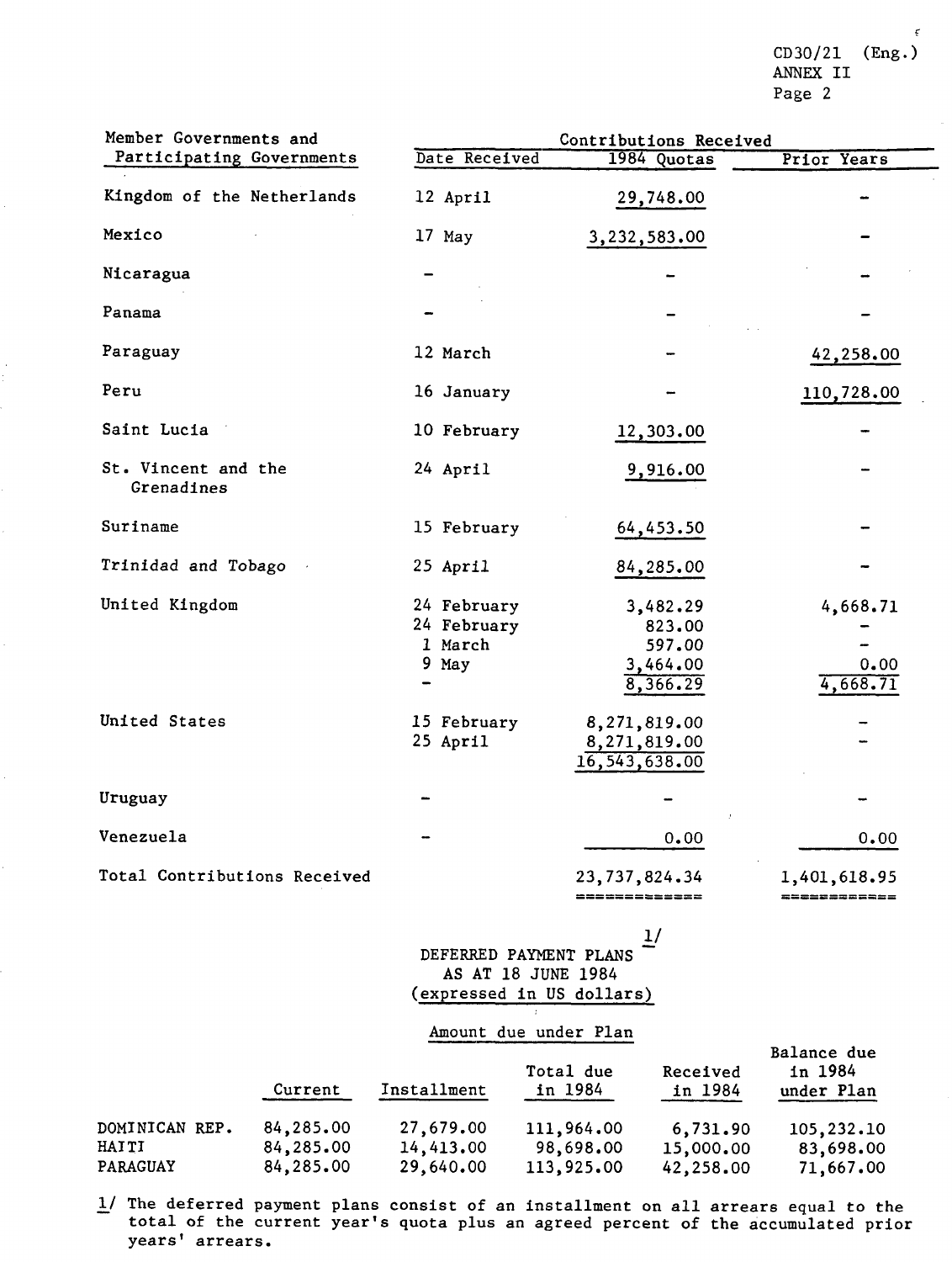CD30/21 (Eng.) ANNEX III

 $\epsilon$ 

## PAN AMERICAN HEALTH ORGANIZATION STATEMENT OF THE SUPPLEMENTARY BUDGET FOR THE FINANCING OF THE PAN AMERICAN ZOONOSES AND FOOT-AND-MOUTH DISEASE CENTERS FOR THE FINANCIAL PERIOD 1980-1981 (expressed in US dollars)

| Member Governments | Amount due 1/       | Collected        | Balance due  |
|--------------------|---------------------|------------------|--------------|
|                    | 1 January 1984      | During 1984      | 18 June 1984 |
| Nicaragua          | 1,741.00<br>======= | 0.00<br>드코드드드코드쿄 | 1,741.00     |

1/

 $\frac{1}{\sqrt{2}}$ 

 $\lambda$ 

The Supplementary budget was approved for the financial period 1980-1981 but for its utilization in 1980.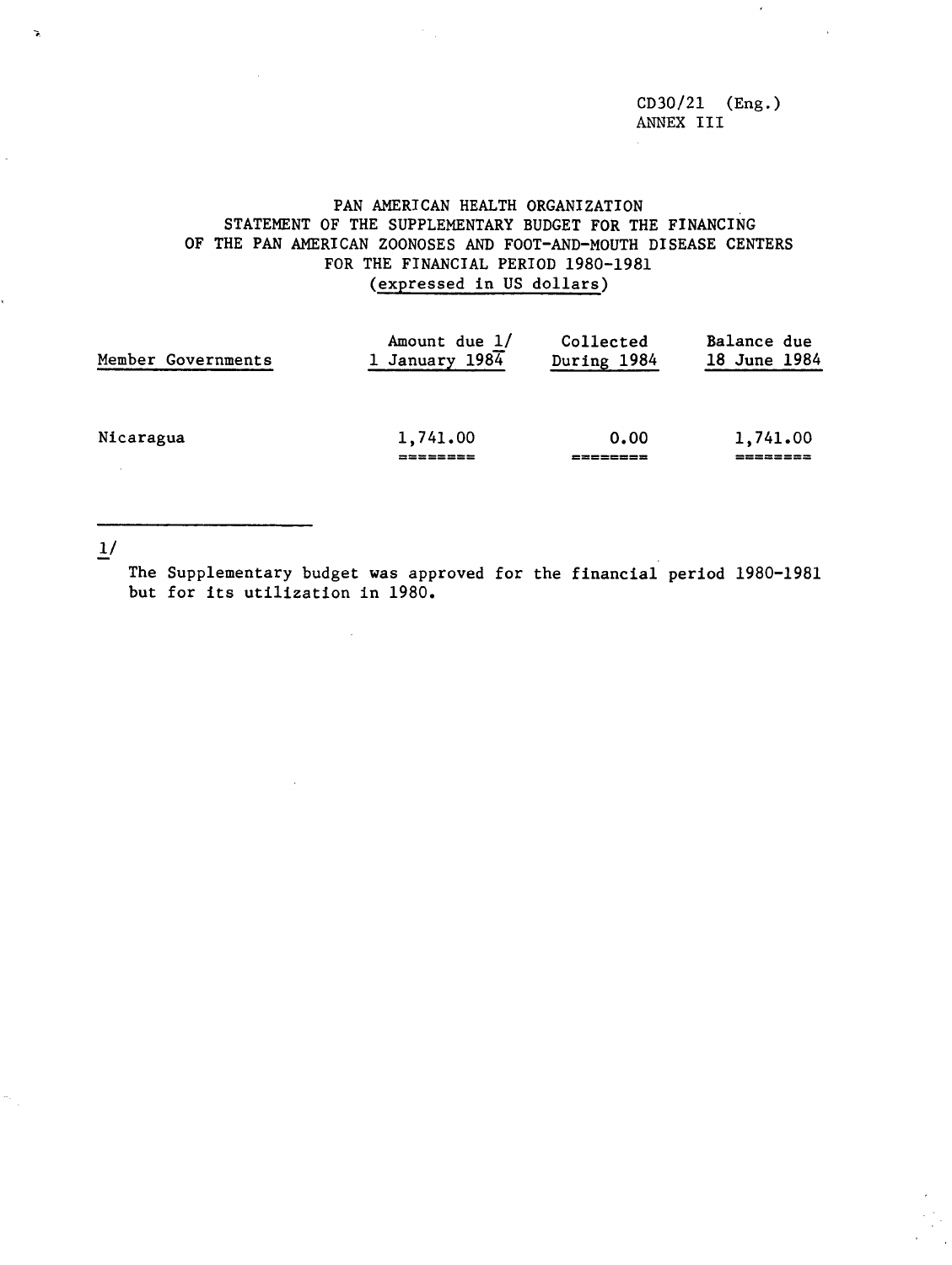*directing council*

XXX Meeting



PAN AMERICAN **HEALTH ORGANIZATION** 

*regional committee*

# **WORLD** HEALTH ORGANIZATION



XXXVI Meeting

Washington, D.C. September-October 1984

*INDEXED* 

Provisional Agenda Item 10 CD30/21, ADD. I (Eng.)

18 September 1984 ORIGINAL: ENGLISH

REPORT ON THE COLLECTION OF QUOTA CONTRIBUTIONS AND COUNTRIES IN ARREARS IN AN AMOUNT EXCEEDING THE SUM OF THEIR QUOTAS FOR TWO FULL YEARS

To provide the Directing Council with the latest information, a revised report on the status of quota contributions as of 18 September 1984 is presented.

Annexes

ls-·I - --- · '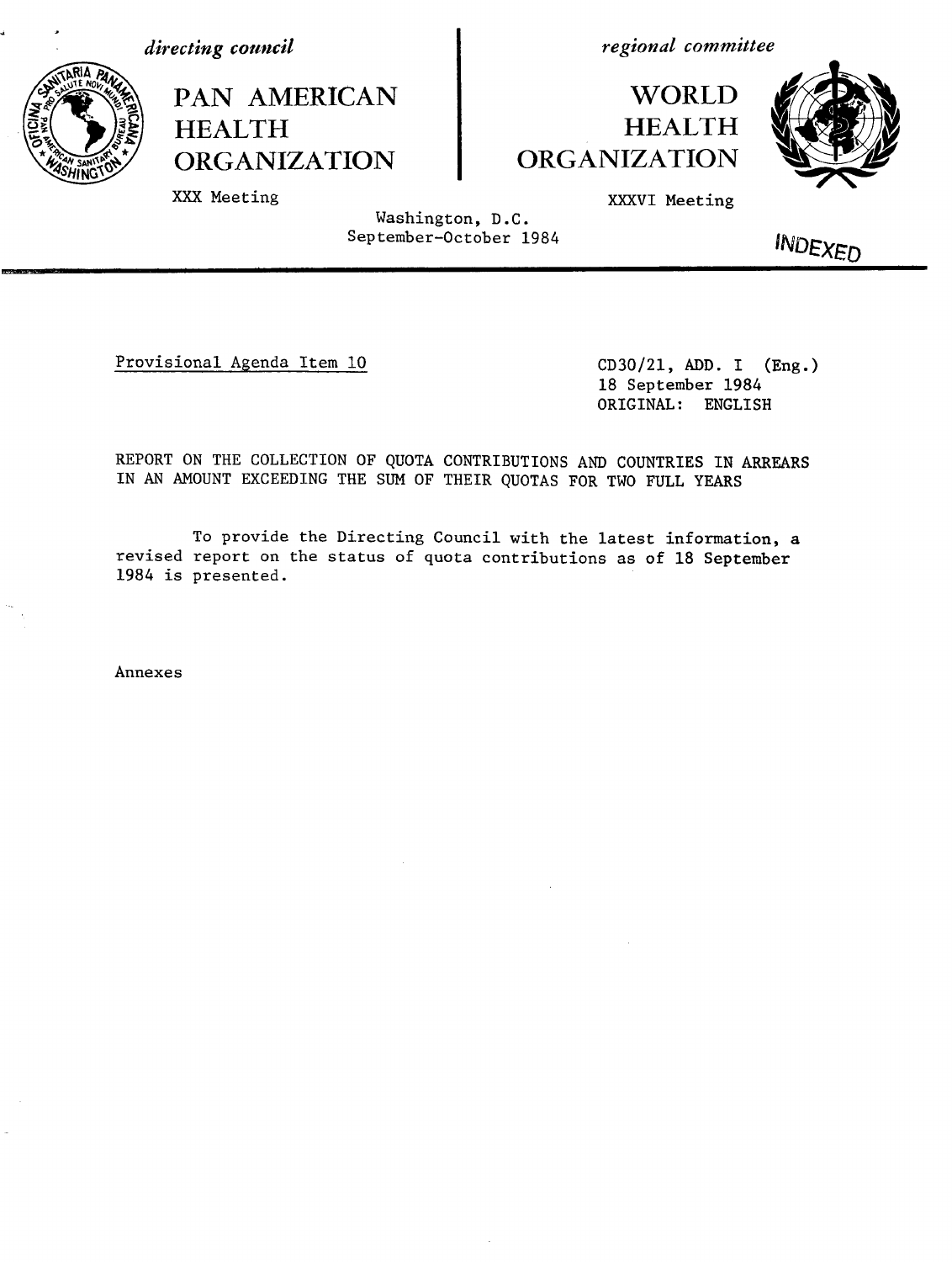#### PAN AMERICAN HEALTH ORGANIZATION STATEMENT OF QUOTA CONTRIBUTIONS DUE FROM MEMBER GOVERNMENTS 1984 BUDGET AND PRIOR YEARS AS AT 18 SEPTEMBER 1984 (expressed in U.S. dollars)

 $\mathcal{L}_{\mathrm{eff}}$ 

| MEMBER GOVERNMENTS               |           |            |            |                |                             |                                | <b>COLLECTED</b>              | <b>BALANCE</b>                |
|----------------------------------|-----------|------------|------------|----------------|-----------------------------|--------------------------------|-------------------------------|-------------------------------|
| AND PARTICIPANTS                 | 1979      | 1980       | 1981       | 1982           | 1983                        | 1984                           | IN 1984                       | <b>DUE</b>                    |
|                                  |           |            |            |                |                             |                                |                               |                               |
| ANTIGUA AND BARBUDA<br>ARGENTINA |           |            |            |                | 8,202.50                    | 9,916.00                       | 18,118.50                     | 0.00                          |
| <b>BAHAMAS</b>                   |           |            |            |                | 3,067,577.50                | 3,440,817,00                   | 906,757.70                    | 5,601,636.80                  |
|                                  |           |            |            |                |                             | 29,748.00                      | 29,748.00                     | 0,00                          |
| <b>BARBADOS</b>                  |           |            |            |                |                             | 34,705.50                      | 34,705.50                     | 0,00                          |
| <b>BELIZE</b>                    |           |            |            |                |                             | 19,832.00                      |                               | 19,832.00                     |
| <b>BOLIVIA</b>                   |           |            |            | 20,875.19      | 73,819.00                   | 84,285,00                      |                               | 178,979.19                    |
| <b>BRAZIL</b>                    |           |            |            |                | 3,842,674.00                | 4,308,459,00                   |                               | 8,151,133.00                  |
| <b>CANADA</b>                    |           |            |            |                |                             | 3,238,691.50                   | 3,238,691.50                  | 0,00                          |
| <b>CHILE</b>                     |           |            |            |                |                             | 376,804.50                     | 292,105.00                    | 84,699.50                     |
| <b>COLOMBIA</b>                  |           |            |            |                |                             | 459,881.50                     | 2,838.58                      | 457,042.92                    |
| COSTA RICA                       |           |            |            | 71,969.90      | 73,819.00                   | 84,285.00                      | 42,959.58                     | 187, 114, 32                  |
| <b>CUBA</b>                      |           |            |            | 68,812.73      | 479,822.00                  | 540,416.50                     | 527,170.10                    | 561,881.13                    |
| DOMINICA                         |           |            |            |                |                             | 9,916.00                       | 9,916.00                      | 0.00                          |
| DOMINICAN REPUBLIC*              | 6,731.90  | 61,210.00  | 61,210.00  | 73,819.00      | 73,819,00                   | 84,285,00                      | 6,731.90                      | 354, 343, 00                  |
| <b>ECUADOR</b>                   |           |            |            |                |                             | 84,285.00                      | 84,285.00                     | 0.00                          |
| EL SALVADOR                      |           |            |            | 73,819.00      | 73,819,00                   | 84,285,00                      |                               | 231,923.00                    |
| <b>FRANCE</b>                    |           |            |            |                |                             | 84,285.00                      | 84,285.00                     | 0.00                          |
| <b>GRENADA</b>                   |           |            |            |                |                             |                                |                               |                               |
| <b>GUATEMALA</b>                 |           |            |            |                | 6,783,00                    | 14,873.50                      | 10,000,00                     | 11,656,50                     |
| <b>GUYANA</b>                    |           |            |            |                |                             | 84,285.00                      | 84,285.00                     | 0,00                          |
|                                  |           |            |            | 59,033.04      | 73,819.00                   | 84,285.00                      | 114,200.00                    | 102,937.04                    |
| <b>HAITI*</b>                    | 18,209.74 | 61,210.00  | 61,210.00  | 73,819.00      | 73,819,00                   | 84,285.00                      | 45,000.00                     | 327,552.74                    |
| HOND 3AS                         |           |            |            |                |                             | 84,285,00                      | 84,285,00                     | 0.00                          |
| <b>JAMA</b> LCA                  |           |            |            |                |                             | 84,285.00                      |                               | 84,285.00                     |
| <b>KINGDOM OF THE</b>            |           |            |            |                |                             |                                |                               |                               |
| <b>NETHERLANDS</b>               |           |            |            |                |                             | 29,748.00                      | 29,748.00                     | 0,00                          |
| <b>MEXICO</b>                    |           |            |            |                |                             | 3,232,583.00                   | 3,232,583,00                  | 0.00                          |
| <b>NICARAGUA</b>                 |           |            | 61,210.00  | 73,819.00      | 73,819.00                   | 84,285.00                      |                               | 293,133.00                    |
| PANAMA                           |           |            |            |                |                             | 84,285.00                      | 22,878.00                     | 61,407.00                     |
| PARAGUAY*                        | 26,345.22 | 61,210.00  | 61,210.00  | 73,819.00      | 73,819.00                   | 84,285,00                      | 42,258.00                     | 338,430.22                    |
| PERU                             |           |            |            | 110,728.00     | 221,456.00                  | 247,898.00                     | 110,728.00                    | 469,354.00                    |
| SAINT LUCIA                      |           |            |            |                |                             | 14,873.50                      | 12,303.00                     | 2,570.50                      |
| ST. VINCENT AND THE              |           |            |            |                |                             |                                |                               |                               |
| <b>GRENADINES</b>                |           |            |            |                |                             | 9,916.00                       | 9,916,00                      | 0.00                          |
| <b>SURINAME</b>                  |           |            |            |                |                             | 64,453.50                      |                               |                               |
| TRINIDAD AND TOBAGO              |           |            |            |                |                             | 84,285.00                      | 64,453,50                     | 0.00                          |
| UNITED KINGDOM                   |           |            |            |                |                             |                                | 84,285.00                     | 0,00                          |
|                                  |           |            |            |                | 4,668.71                    | 24,790.00                      | 24,790,00                     | 4,668.71                      |
| <b>UNITED STATES</b>             |           |            |            |                |                             | 33,087,276.00                  | 24,815,457,00                 | 8,271,819.00                  |
| <b>URUGUAY</b>                   |           |            |            |                |                             | 168,570.50                     |                               | 168,570.50                    |
| VENEZUELA                        |           |            |            | 520,601.83     | 1,493,874.00                | 1,668,955.50                   |                               | 3,683,431.33                  |
| <b>TOTAL</b>                     | 51,286.86 | 183,630.00 | 244,840.00 | 1, 221, 115.69 | 9,715,609.71                | 52,297,400.00                  | 34,065,481.86                 | 29,648,400.40                 |
|                                  |           |            |            |                | Current year<br>Prior years | 52,297,400.00<br>11,416,482.26 | 32,250,022.37<br>1,815,459.49 | 20,047,377.63<br>9,601,022.77 |
|                                  |           |            |            |                | <b>TOTAL</b>                | 63,713,882.26                  | 34,065,481.86                 | 29,648,400,40                 |

\* Denotes countries on deferred payment plan.

 $\sim 20\%$ 

 $\sim$ 

 $\begin{array}{ll} \textrm{CD30/21, } & \textrm{ADD.} \\ \textrm{AWREX\ 1} & & \\ \textrm{AWREX\ 1} & & \\ \end{array}$  $I$  (Eng.)

 $\sqrt{}$ 

 $\epsilon_{\rm h}$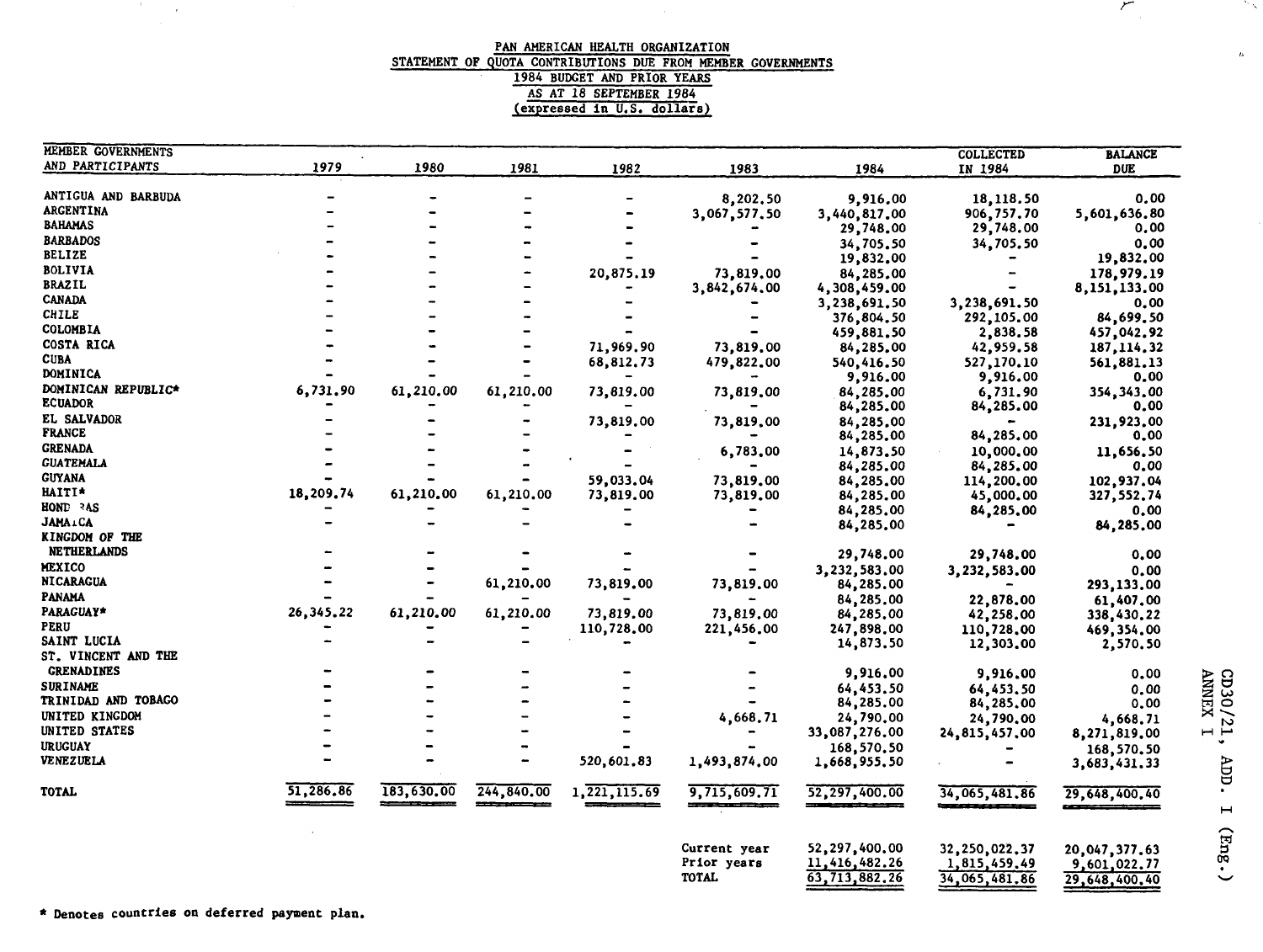CD30/21, ADD. I (Eng.) ANNEX II

## SCHEDULE OF QUOTA CONTRIBUTIONS RECEIVED DURING THE PERIOD 1 JANUARY TO 18 SEPTEMBER 1984 (expressed in US dollars)

 $\mathcal{A}^{\text{out}}$ 

 $\mathcal{L}_{\mathcal{A}}$  $\sim$   $\sigma$ 

 $\mathcal{A}$ 

 $\epsilon$ 

 $\sim$ 

| Member Government and      | Contributions Received |                      |             |  |  |  |
|----------------------------|------------------------|----------------------|-------------|--|--|--|
| Participating Governments  | Date Received          | 1984 Quotas          | Prior Years |  |  |  |
|                            |                        |                      |             |  |  |  |
| Antigua and Barbuda        | 17 January             |                      | 8,202.50    |  |  |  |
|                            | 18 September           | 9,916.00             | 0.00        |  |  |  |
|                            |                        | 9,916.00             | 8,202.50    |  |  |  |
| Argentina                  | 21 March               |                      | 306,757.70  |  |  |  |
|                            | 13 June                |                      | 300,000.00  |  |  |  |
|                            | 10 September           |                      | 300,000.00  |  |  |  |
| Bahamas                    | 30 April               | 29,748.00            | 906,757.70  |  |  |  |
| Barbados                   | 6 June                 | 34,705.50            |             |  |  |  |
| Belize                     |                        |                      |             |  |  |  |
| Bolivia                    |                        |                      |             |  |  |  |
| <b>Brazil</b>              |                        |                      |             |  |  |  |
| Canada                     | 14 June                | 3,238,691.50         |             |  |  |  |
| Chile                      | 12 June                |                      |             |  |  |  |
|                            |                        | 260,000.00           |             |  |  |  |
|                            | 24 August              | 32,105.00            |             |  |  |  |
|                            |                        | 292,105.00           |             |  |  |  |
| Colombia                   | 1 January              | 2,838.58             |             |  |  |  |
| Costa Rica                 | 23 February            |                      | 12,600.23   |  |  |  |
|                            | 22 May                 |                      | 13,301.81   |  |  |  |
|                            | 21 July                |                      | 17,057.54   |  |  |  |
| Cuba                       |                        |                      | 42,959.58   |  |  |  |
|                            | 1 June<br>14 March     | 8,158.93             | 527,170.10  |  |  |  |
| Dominica                   |                        |                      |             |  |  |  |
|                            |                        | 1,757.07<br>9,916.00 |             |  |  |  |
| Dominican Republic         | 9 March                |                      | 6,731.90    |  |  |  |
| Ecuador                    | 1 January              | 8,061.97             |             |  |  |  |
|                            | 5 July                 | 76,223.03            |             |  |  |  |
|                            |                        | 84,285.00            |             |  |  |  |
| El Salvador                |                        |                      |             |  |  |  |
| France                     | 16 April               | 84,285.00            |             |  |  |  |
| Grenada                    | 27 June                | 3,217.00             | 6,783.00    |  |  |  |
| Guatemala                  | 29 June                | 84,285.00            |             |  |  |  |
| Guyana                     | 4 January              |                      | 15,000.00   |  |  |  |
|                            | 5 June                 |                      | 39,200.00   |  |  |  |
|                            | 12 September           |                      | 35,000.00   |  |  |  |
|                            | 17 September           |                      | 25,000.00   |  |  |  |
|                            |                        |                      | 114,200.00  |  |  |  |
| Haiti                      | 24 February            |                      | 15,000.00   |  |  |  |
|                            | 7 September            |                      | 30,000.00   |  |  |  |
|                            |                        |                      | 45,000.00   |  |  |  |
| Honduras                   | 1 January              | 84,285.00            |             |  |  |  |
| Jamaica                    |                        |                      |             |  |  |  |
| Kingdom of the Netherlands | 12 April               | <u>29,748.00</u>     |             |  |  |  |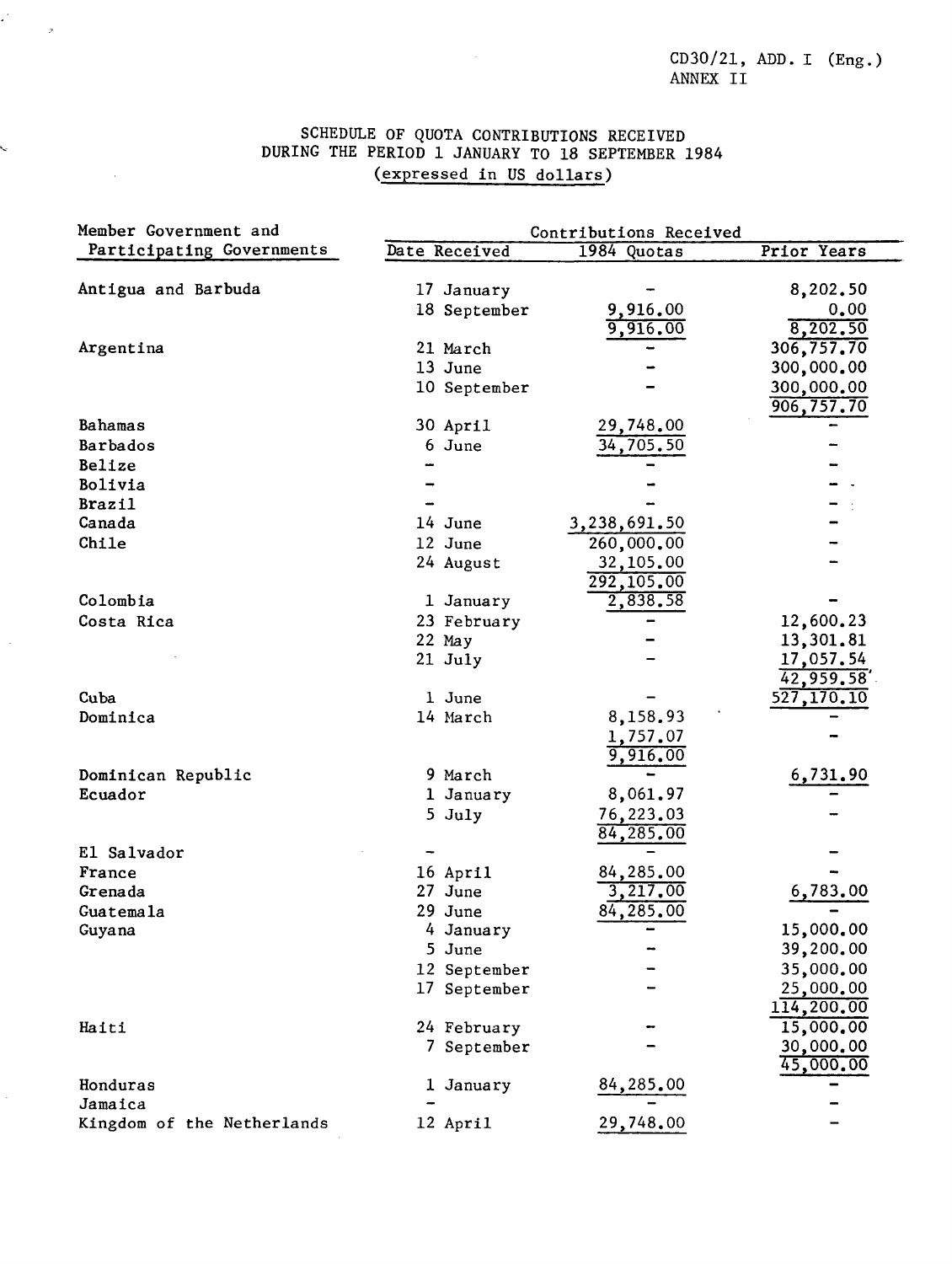CD30/21, ADD. I (Eng.) ANNEX II Page 2

N.

| Member Governments and            |               | Contributions Received        |              |
|-----------------------------------|---------------|-------------------------------|--------------|
| Participating Governments         | Date Received | 1984 Quotas                   | Prior Years  |
|                                   |               |                               |              |
| Mexico                            | 17 May        | 3,232,583.00                  |              |
| Nicaragua                         |               |                               |              |
| Panama                            | 22 June       | 21,137.00                     |              |
|                                   | 22 June       | 435.00                        |              |
|                                   | 12 July       | 1,306.00                      |              |
|                                   |               | 22,878.00                     |              |
| Paraguay                          | 12 March      |                               | 42,258.00    |
| Peru                              | 16 January    |                               | 110,728.00   |
| Saint Lucia                       | 10 February   | 12,303.00                     |              |
| St. Vincent and the<br>Grenadines | 24 April      | 9,916.00                      |              |
| Suriname                          | 15 February   | 64,453.50                     |              |
| Trinidad and Tobago               | 25 April      | 84,285.00                     |              |
| United Kingdom                    | 24 February   | 3,482.29                      | 4,668.71     |
|                                   | 24 February   | 823.00                        |              |
|                                   | 1 March       | 597.00                        |              |
|                                   | 9 May         | 3,464.00                      |              |
|                                   | 1 August      | 11,303.00                     |              |
|                                   | 10 August     | 452,00                        | 0.00         |
|                                   |               | 20, 121.29                    | 4,668.71     |
| United States                     | 15 February   | 8, 271, 819, 00               |              |
|                                   | 25 April      | 8,271,819.00                  |              |
|                                   | 31 July       |                               |              |
|                                   |               | 8,271,819.00<br>24,815,457.00 |              |
| Uruguay                           |               |                               |              |
| Venezuela                         |               | 0,00                          | 0,00         |
| Total Contributions Received      |               | 32,250,022.37                 | 1,815,459.49 |
|                                   |               | =============                 | ============ |

 $\frac{1}{2}$ DEFERRED PAYMENT PLANS AS AT 18 SEPTEMBER 1984 (expressed in US dollars)

## Amount due under Plan

|                 | Current   | Installment | Total due<br>in 1984 | Received<br>in 1984 | Balance due<br>in 1984<br>under Plan |
|-----------------|-----------|-------------|----------------------|---------------------|--------------------------------------|
| DOMINICAN REP.  | 84,285,00 | 27,679,00   | 111,964.00           | 6,731.90            | 105,232.10                           |
| HAITI           | 84,285,00 | 14,413,00   | 98,698.00            | 45,000,00           | 53,698,00                            |
| <b>PARAGUAY</b> | 84,285.00 | 29,640.00   | 113,925.00           | 42,258.00           | 71,667.00                            |

 $\mathcal{L}_{\mathcal{A}}$ 

1/ The deferred payment plans consist of an installment on all arrears equal to the total of the current year's quota pl 3 an agreed percent of the accumulated prior years' arrears.